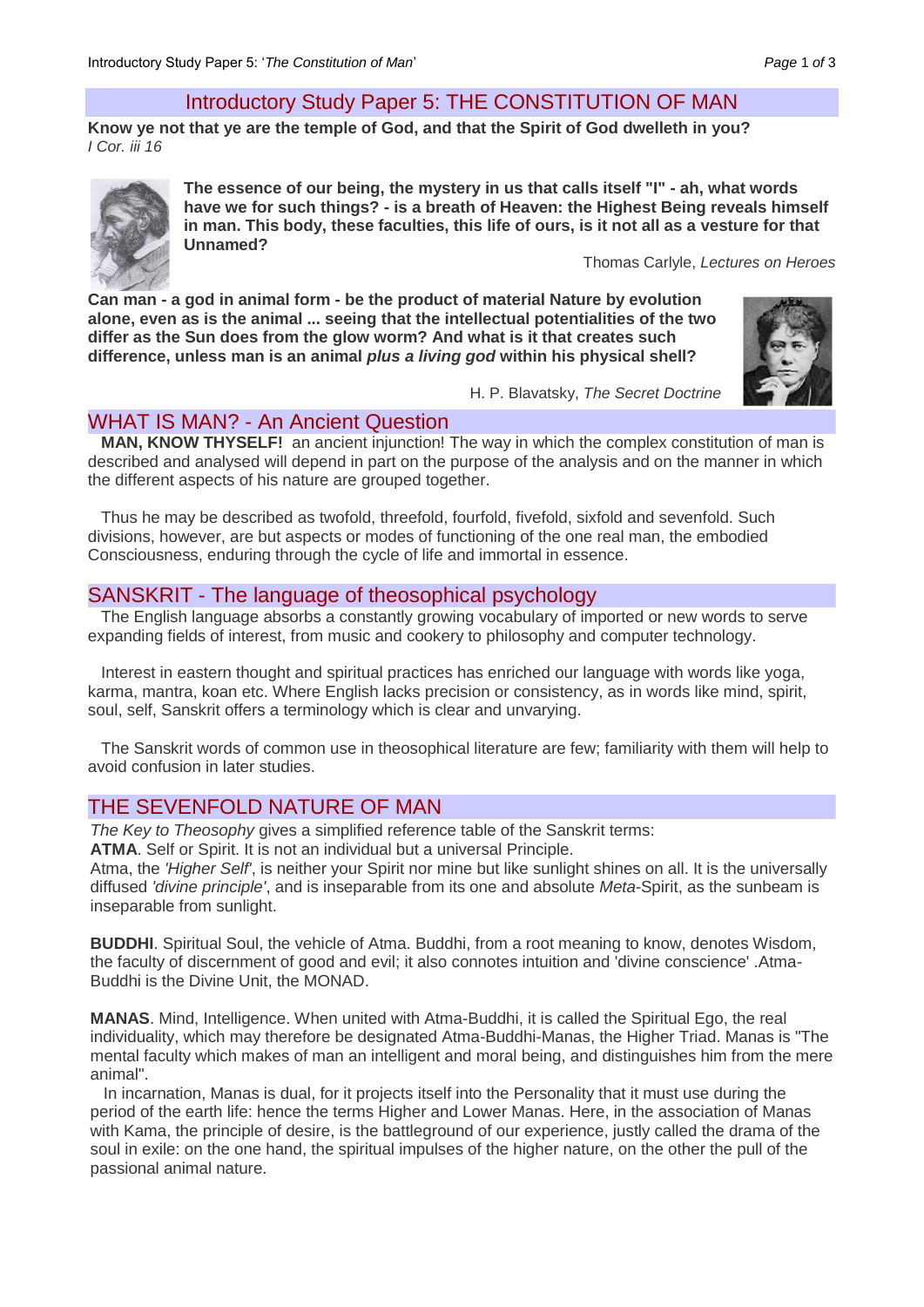The future state and the karmic destiny of man depend on whether Manas gravitates more downward to Kama rupa, the seat of the animal passions, or upward to Buddhi, the Spiritual Ego.

**KAMA**. The principle of Desire. Kama and Manas should be studied in conjunction with one another, for although thought and feeling can be separated as concepts, they are functionally indivisible. Kama may be directed towards either spiritual or selfish purposes, towards helping others or the satisfaction of personal goals.

**PRANA**. The Life-principle, or principle of vitality. Being derived from the ONE LIFE, it is omnipresent, eternal and indestructible. Prana, or life, is the active power producing all vital phenomena.

**LlNGA**-**SHARIRA**. Various terms are used for this, the vehicle of Prana, the most appropriate being the model body (from linga, meaning model and sharira, a form easily dissolved). It provides the model round which the physical body is formed. It is also called the astral body or the etheric double, both terms; indicating the material of which it is made.

**STHULA**-**SHARIRA**. The physical body (sthula, coarse or bulky), the vehicle of all the other principles during life and the means by which man is able to function on earth.

### MAN A FUNCTIONING WHOLE - aspects and divisions

Just as the human body may be analysed in terms of limbs, organs, chemical components, yet remains a functioning whole, so the several aspects of the inner man may be grouped together in different ways for the better understanding of the individual in life and in death.

**MAN as twofold.** This is the simplest and perhaps the most immediately practical division. It recognizes man as a Self or Consciousness acting through a complex vehicle. In theosophical literature the Self, the immortal Spirit in man, is termed the Individuality; the complex vehicle with which we commonly identify ourselves is the mortal Personality. The Individuality is the reincarnating Ego, described as the golden thread on which are strung the beads of its successive incarnations. In common experience there is often a conflict between the two, epitomized in the words of St. Paul, "the good that I would I do not, but the evil which I would not, that I do". (*Rom. vii 19*)

This twofold division is a simplification of the sevenfold picture of man, for the Individuality is the immortal Triad, consisting of *Atman* (Pure Spirit), *Buddhi* {Spiritual Soul) and *Manas* (Mind); the Personality is the Lower Quarternary , transitory and mortal, composed of *Kama* (Desire), *Linga*-*Sharira* (Astral Body), *Prana* (Life or Vitality) and *Sthula*-*Sharira* (Physical Body).

**MAN as threefold.** This division into "spirit, soul and body" is used by St. Paul (*I Thess. V23*). The distinction between spirit and soul, clearly shown in the text by the use of the Greek terms *pneuma* (breath, spirit) and *psyche* (soul), has been largely lost from sight in popular usage, spirit and soul being regarded as interchangeable terms, to the confusion and impoverishment of the Christian conception of man. In theosophical studies, *Spirit* is the immortal Individuality, soul the personal psychic vehicle composed of thought and feeling which, together with the physical body, "the house of the householder", constitute the mortal Personality.

**MAN as fourfold.** The Brahmanical system divides man into the four principles that are capable of a separate existence. These are the *sthula-sharira* (physical body, including *prana* and the etheric double); *sukshma-sharira* (corresponding roughly to soul); karana-sharira (causal body) and atma (spirit). The significance of this division may be illustrated as follows: Imagine the sun shining into a mirror; from the mirror the light reflects onto a metal disc; and from there it falls on a wall. The sun represents the Divine Self, the mirror the Ego or causal body, the metal disc the soul and the wall the body. At each remove from its source the brightness of the light is reduced, being further dimmed according to the reflective quality of the surface on which it falls. Nevertheless, however much reduced in brightness, the light is always that of the sun. (This illustration is given by T. Subba Row in his lectures on the *Bhagavad Gita*.)

**MAN as fivefold.** The *Katha Upanishad* gives a picturesque description of the human constitution: The Self or Spirit rides in the chariot, the body; the controlling agent, the charioteer, is the illumined or Spiritual Mind; the reins are the mind functioning in the Personality; the: senses are the horses that pull